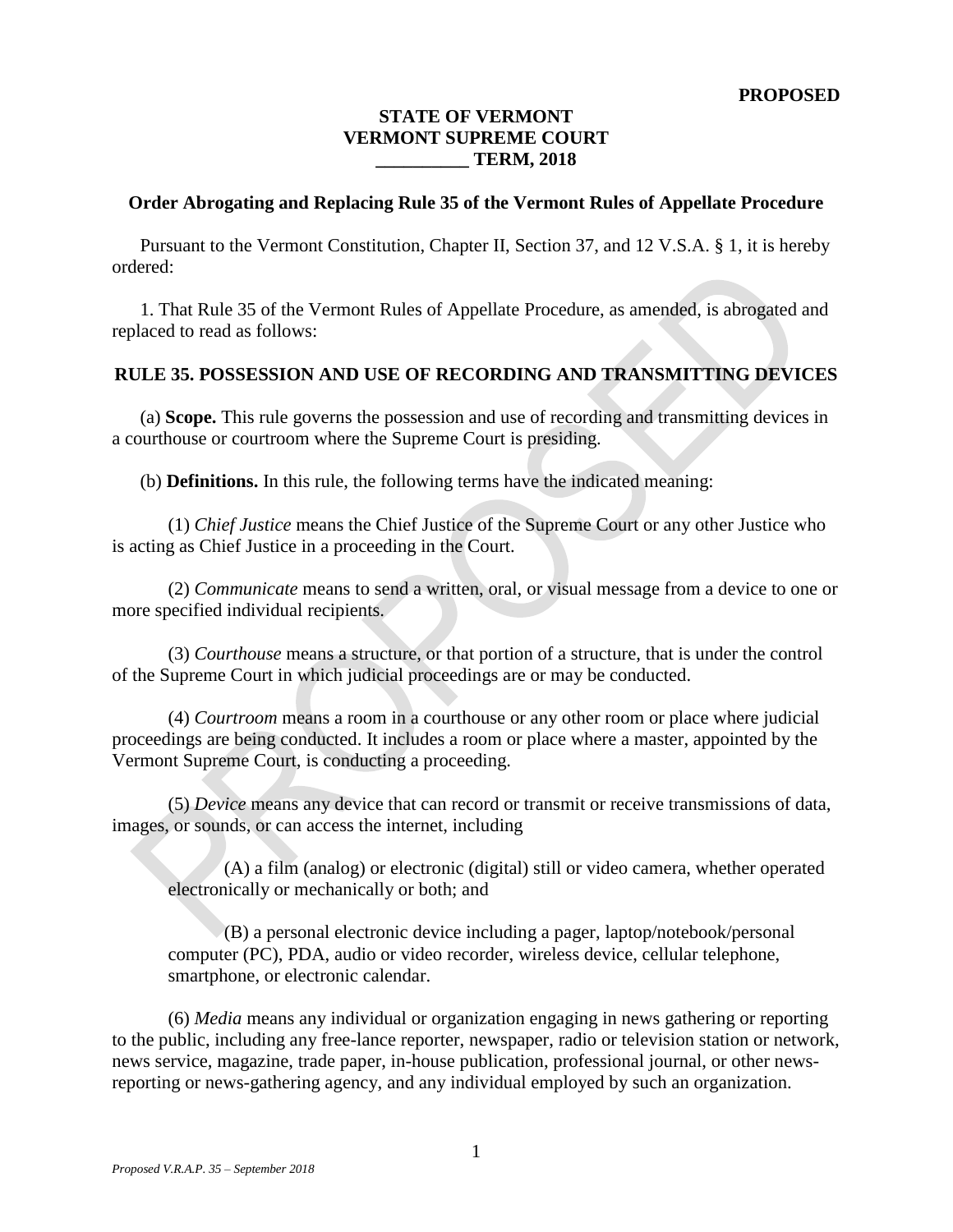(7) *Nonparticipant* means a member of the public who is neither a designated media representative nor a participant.

(8) *Participant* means a lawyer participating in a proceeding, a person acting under the direction of that lawyer, a party, and an authorized representative of a party.

(9) *Record* means to use any device to orally or visually preserve any proceeding or associated activity occurring in a courthouse or courtroom, or the actions of a person while engaged in that proceeding or activity.

(10) *Transmit* means to send by any method, including broadcasting or live-streaming, an oral or visual transmission or signal of any proceedings or other activities occurring in a courthouse or courtroom, or the actions of a person while engaged in that proceeding or activity.

(c) **Possession and Use of Devices in a Courthouse**. Subject to subdivision (d), any person may possess any device listed in paragraph (b)(4) in a courthouse, without registration or specific authorization of the Court, and may make any nondisruptive use of it.

## (d) **Possession and Use of Devices in a Courtroom.**

(1) *In General*. Except as otherwise provided in this or other court rules, within a courtroom, (A) no person other than court staff may use a device to communicate orally with another person, (B) no person may use a device for oral or visual self-recording, and (C) no device may be operated in a manner that emits a distracting sound.

(2) *Registered Media*. Media with a permanent or one-time registration certificate may record and transmit by any device any proceeding or associated activity in a courtroom subject to the limitations of subdivision (c), paragraph  $(d)(1)$ , subparagraph  $(d)(2)(D)$ , and subdivision (e).

(A) Permanent Registration. Media intending to record or transmit court proceedings or associated activity on a regular or frequent basis may apply for a registration certificate from the Court Administrator as provided in Supreme Court Administrative Order No. 46.

(B) One-time Registration. Media that do not have a registration certificate and wish to record or transmit court proceedings or associated activity for a single day or a single proceeding must submit an application as provided by Administrative Order No. 46. Proceedings will not be automatically delayed pending application and any review.

(C) Authorized Individuals. An individual not authorized to act under an existing permanent or one-time medial registration may apply to act temporarily by seeking permission as provided in Administrative Order No. 46.

(D) Location and Pooling. The Chief Justice and the Court Administrator, in consultation with representatives of regularly appearing media, will specify the area or areas of the courtroom from which media representatives may operate video and still photographic devices and from which nonparticipants may operate video and still photographic devices. If more than one media registrant or nonparticipant seeks to record or transmit in a specific proceeding at the same time, the Court may require those individuals or organizations to agree among themselves on an arrangement for pooled coverage.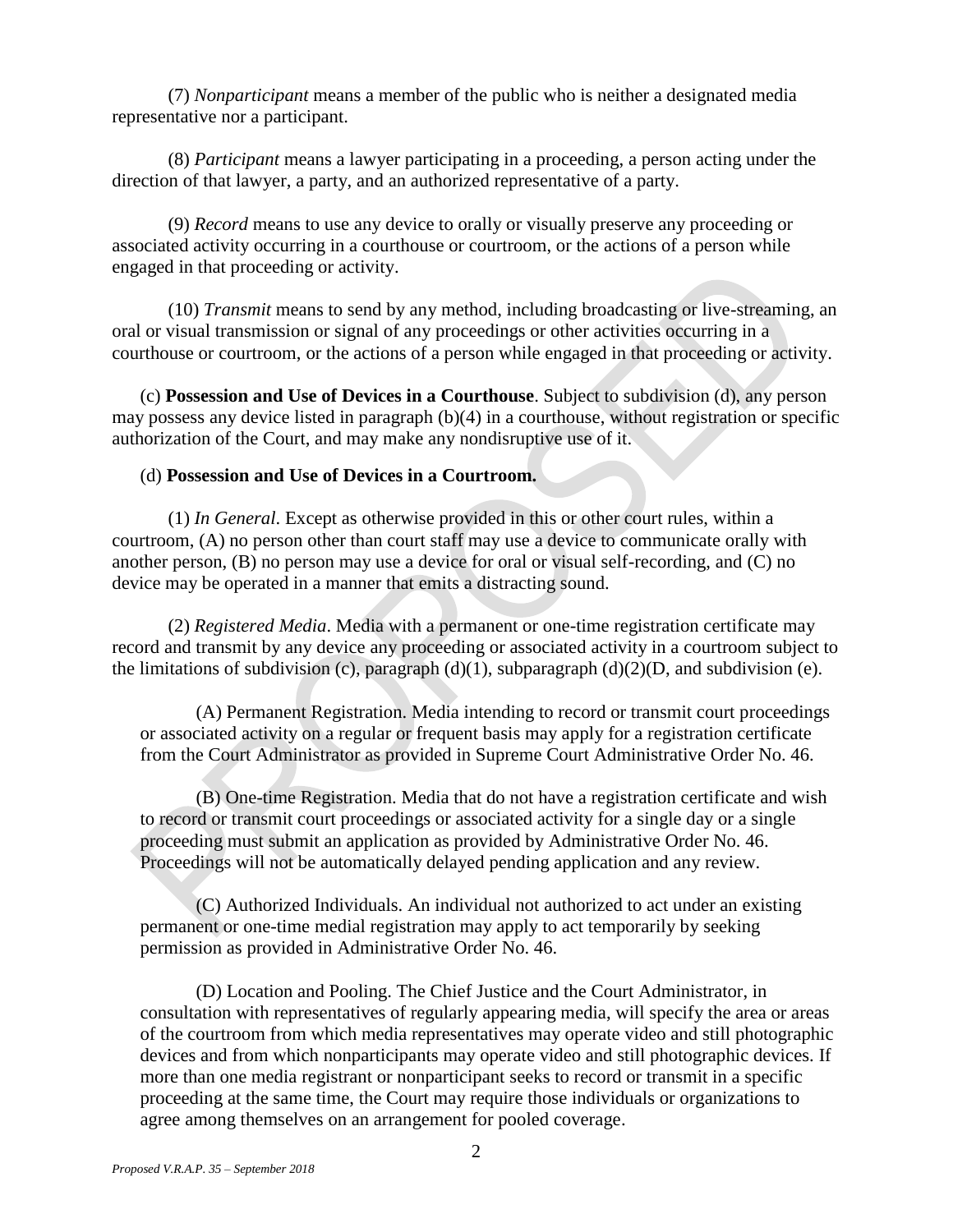### (3) *Participants*.

(A) Except as provided in subparagraph (B), a participant may possess and use any device in a courtroom, including recording and transmitting audio and video images, subject to the limitations provided in paragraph  $(d)(1)$  and subdivision (e). The Court may preclude or limit use of a device by a participant as set forth in paragraph (e)(3).

(B) The Chief Justice may prohibit the use of a specific device in a particular location in the courtroom if the Justice finds that the use will disrupt the conduct of the proceeding.

(4) *Nonparticipants*. A nonparticipant may possess and use any device in a courtroom, subject to the limitations provided in paragraph  $(d)(1)$  and subdivision (e). Nonparticipants seeking to record or transmit video or still images must comply with the placement designations and number limits made pursuant to  $(d)(2)(D)$ .

(e) **Limitations.** Recording and transmission are subject to the limitations in subdivisions (c) and (d) and the following further limitations:

(1) Devices may not be used to record or transmit during a recess or between hearings. During hearings, conferences between counsel and client may be recorded with visual still images, but may not be recorded or transmitted by video or audio.

(2) The Supreme Court may prohibit, terminate, limit, or postpone the recording or transmitting of all or any part of a proceeding, and the use of any device, in the courtroom and areas immediately adjacent thereto on the Court's own motion or on the request of a party or witness in the proceeding. Upon notice to the parties, to the person requesting the order, to any person or entity designated by the media to be notified on behalf of all potentially interested members of the media, and to any person who has filed a request to be heard on this particular motion, the court must hold a prompt hearing on the motion. In acting under this provision, the Court will consider the following factors:

- the impact of recording or transmitting on the rights of the parties to a fair hearing;
- whether the private nature of the proceeding outweighs its public value;
- the likelihood that physical, emotional, economic, or proprietary injury may be caused to a party or other person or entity;
- other good cause.

(3) A person seeking an order under subdivision (e) has the burden of persuading the Court by a preponderance of the evidence or probabilities that the Court should permit, prohibit, terminate, limit, or postpone the recording or transmission.

# **Reporter's Notes—2018**

Rule 35 is abrogated and replaced consistent with the simultaneous amendment to V.R.C.P. 79.2. See Reporter's Notes to V.R.C.P. 79.2.